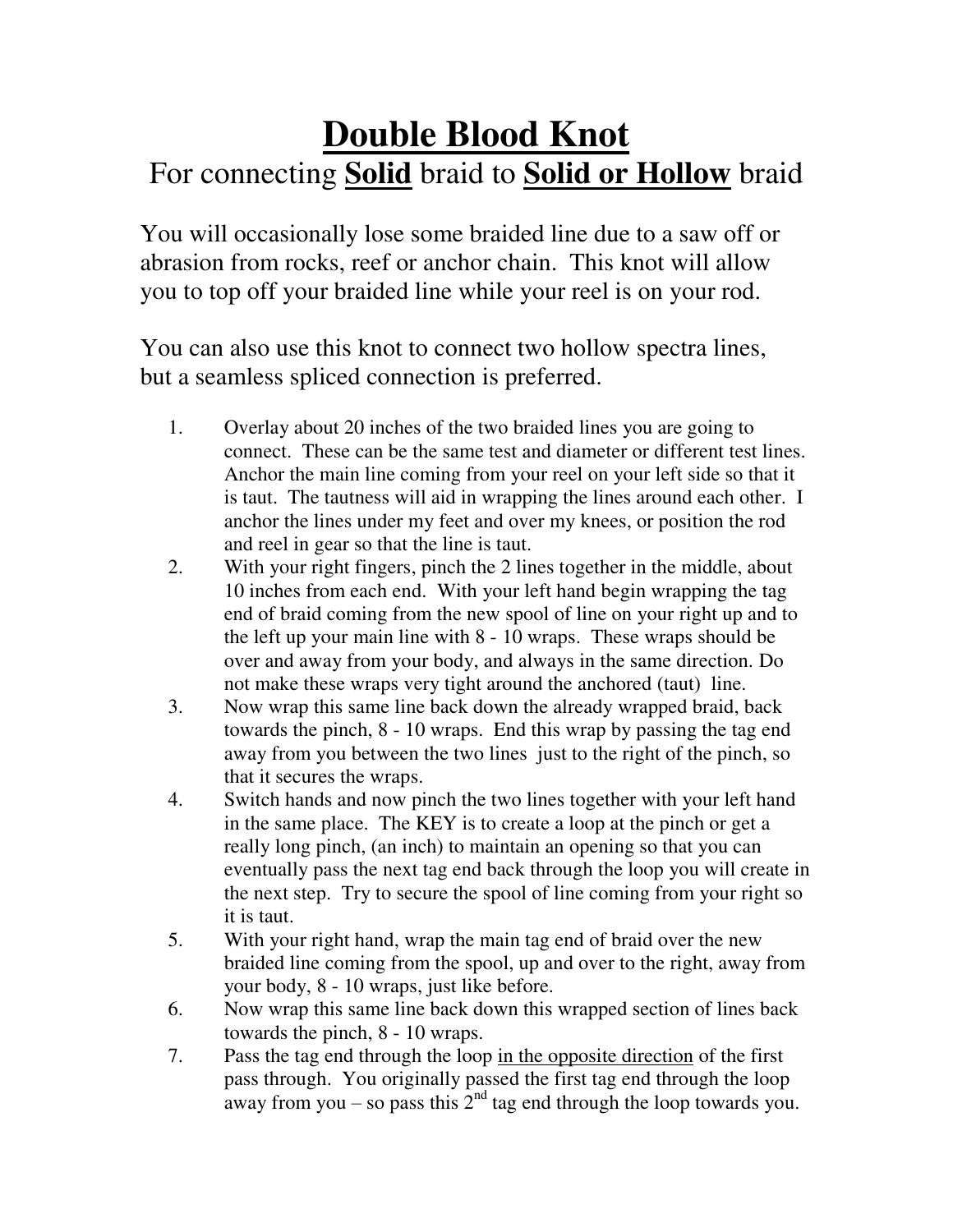- 8. Now lube the lines liberally with your saliva and begin to pull very slowly and the wraps will all come together and slide down into a compact barrel.
- 9. Pull very, very hard, being careful not to cut your hands or fingers with the sharp braided line. Try using pullers or numb chucks.
- 10. Trim the lines flush with the knot, as this is a zero slip knot when done correctly.

Note: Use 10 wraps for braids below 100# test and 8 wraps for 100# and higher.









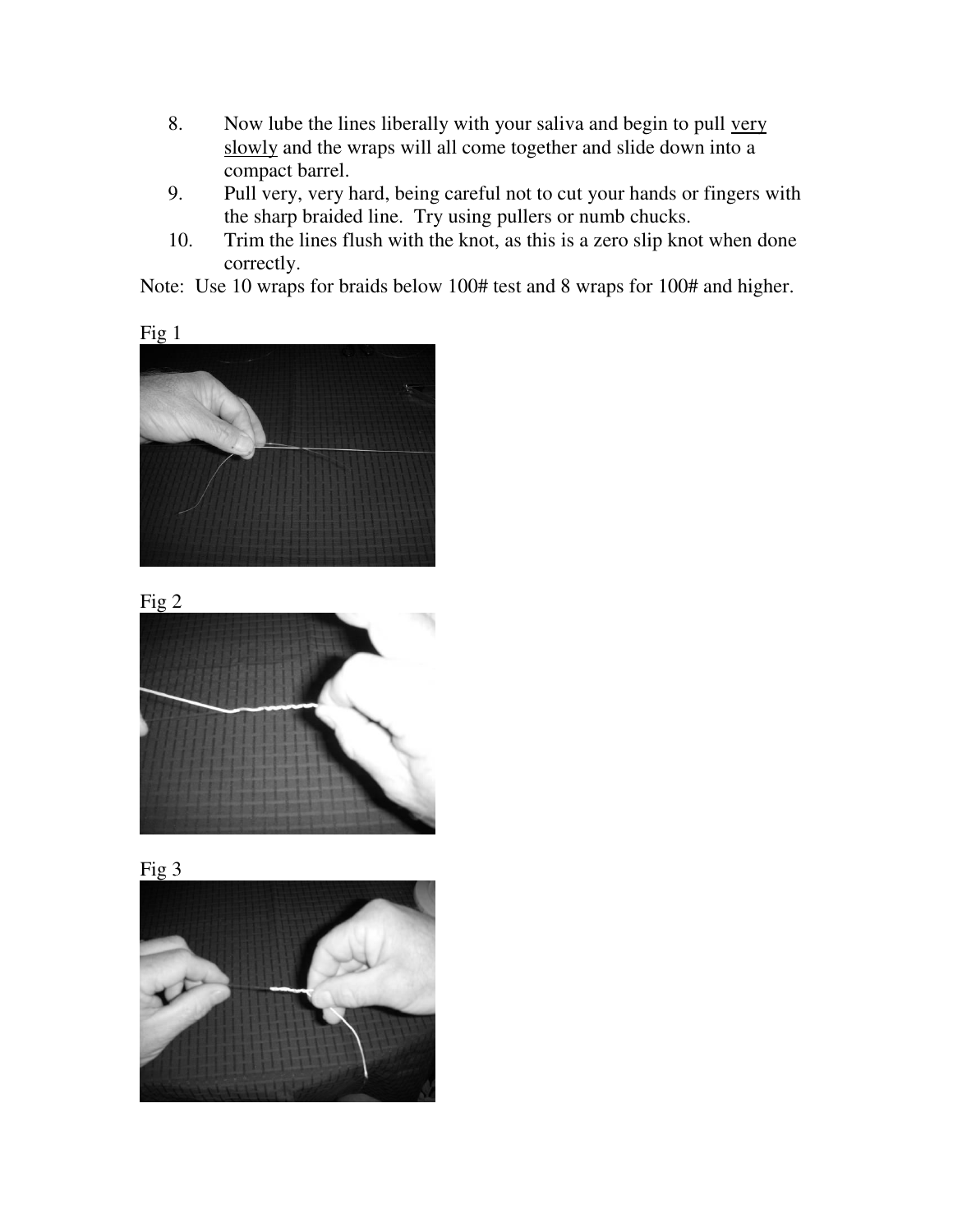